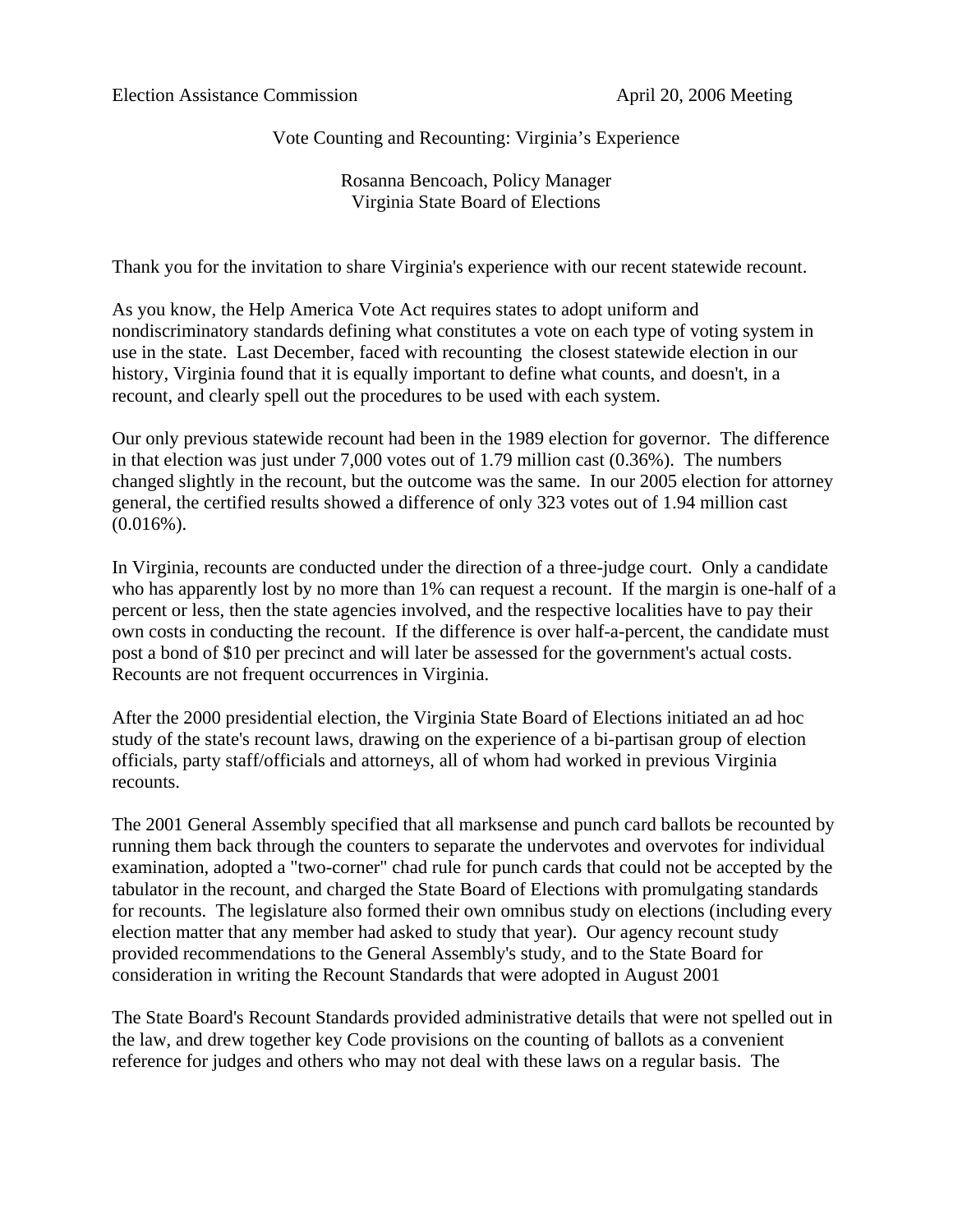Standards directed that ballots ruled invalid in the election not be counted in a recount, and that matters of voter eligibility were not appropriate for a recount, only a contest.<sup>1</sup>

The State Board directed:

 $\overline{a}$ 

"In recounting the ballots, unless [the recount law] specifically directs otherwise, and to the degree possible, the ballots shall be counted in accordance with the same laws that apply when they are counted at the polls." -- Standards for Recounts of Virginia Elections

The Standards also included instructions on how to count paper ballots as well as any marksense ballots which were being counted by hand. Virginia is a "voter intent" state, but local election officials had never been given instructions from the state, that we could find, to help them know which ballots should count or not count. The Standards included a set of Ballot Examples illustrating each variation. The Board later directed that the Ballot Examples be used whenever ballots are handcounted in an election.

In 2002, our General Assembly clarified the recount laws based on the Board's conclusions in adopting the Standards, and also voted to limit the rerunning of marksense and punch card ballots to situations when "the printout is not clear, or on the request of the court" presiding over the recount. The agency's recount study members had debated requiring that the ballots always be rerun versus never allowing them to be rerun, and had recommended this middle ground. They believed that if a party to a recount made a good argument, then the court would order the ballots rerun. (Attorneys who had served on our study would later represent both sides in the 2005 statewide recount.)

The 2005 statewide recount presented the first major test of these various law changes and of the Recount Standards and the Ballot Examples.

As soon as we realized that a recount was likely, Jean Jensen, the Secretary of the State Board, called a meeting for key agency staff to sit down with both political parties' representatives and the lead attorneys for both candidates. Throughout the process we would be in regular communication. With the exception of Freedom of Information requests filed by only one candidate, information was provided simultaneously to both candidates. We worked to keep the process open and transparent, and keep our staff accessible.

At the preliminary hearing, the presiding judge decided that the Code did not allow him to "go on a fishing expedition" for votes, and turned down the apparently losing candidate's request to rerun all the marksense and punch card ballots through the tabulators so that the overvotes and undervotes could be separated out for handcounting. A later, more limited motion (based on drop-off rates) was also turned down. The judge was obviously frustrated with the "on the request of the court" wording in the recount statute, and wanted more clarity in the law.

<span id="page-1-0"></span><sup>&</sup>lt;sup>1</sup> Grounds for a contest of a Virginia election are "(i) objections to the eligibility of the contestee based on specific allegations, (ii) objections to the conduct or results of the election accompanied by specific allegations which, if proven true, would have a probable impact on the outcome of the election, or (iii) both." § 24.2-803, Code of Virginia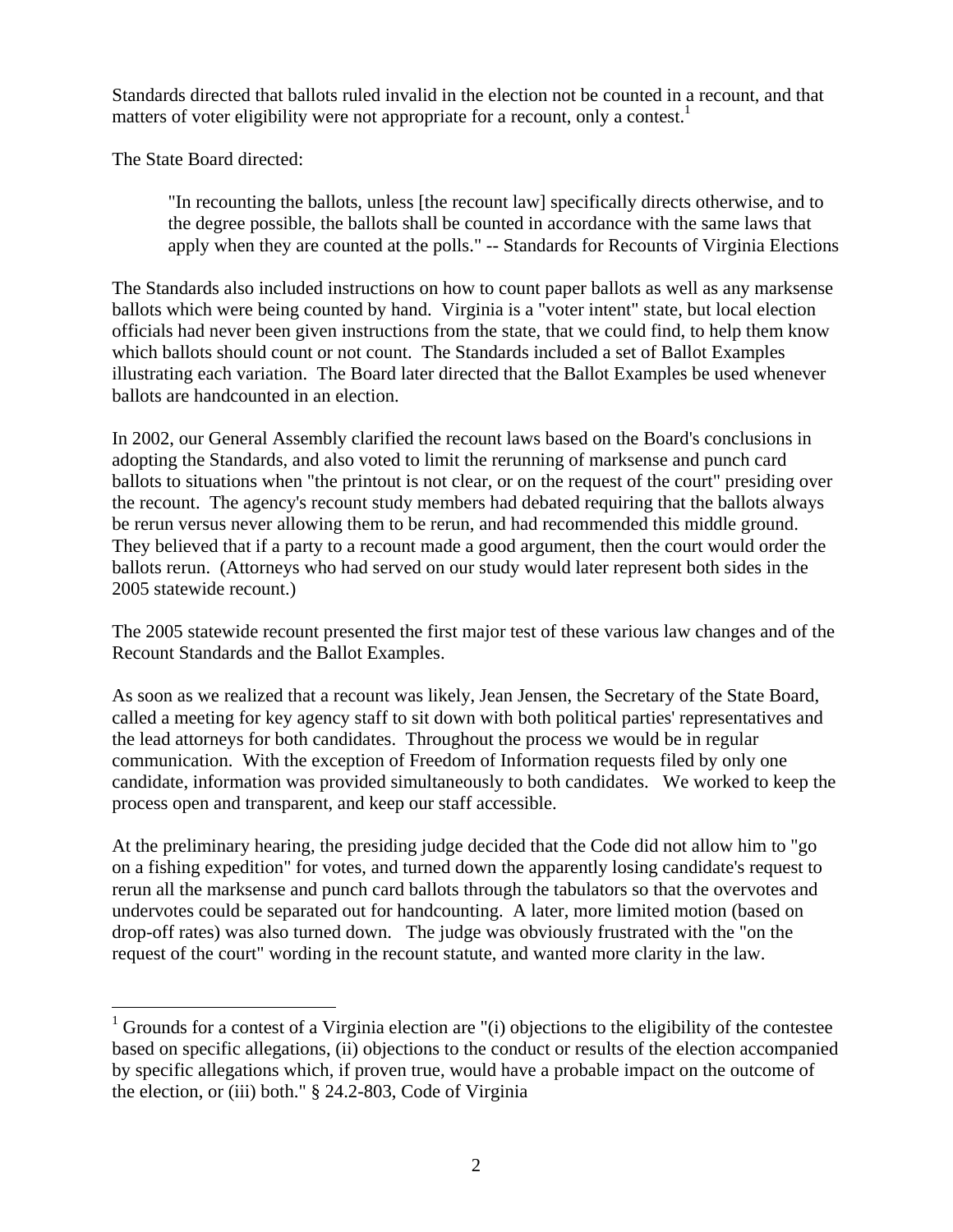In the course of the recount, it was discovered that not all of the marksense machines then in use in Virginia could be reprogrammed to separate out the overvotes and undervotes for a single office. This equipment had been certified before the recount law was changed. The law has since been amended to require ballots to be handcounted in a recount if the tabulator cannot be reprogrammed to meet this requirement.

The recount uncovered other issues. In one locality the wrong pens had accidentally been ordered for some polling places, resulting in over 200 uncounted ballots. The pen issue has been resolved. In another locality, the problem of "unprocessed" ballots was raised; State Board policy will be addressing this issue, requiring these ballots to be rejected (as overvotes already are) so the voter can complete a new ballot if they are voting in person.

The recount was conducted on December 20 and 21, following numerous court hearings and several versions of the Procedural Order. The last procedural hearing on the recount was actually held on the day before the recount began, when the Court ordered the ballots handcounted in 9 precincts of two localities (the precincts brought to the court's attention with the wrong pens and the "unprocessed" ballots). In one additional precinct in another locality, on the day of the recount, the decision was made to run punch card ballots through the tabulator when the printout could not be found.

The shifting procedural orders presented problems for everyone involved in the recount. Programming costs and time were also problematic. Because election officials on the day of the recount could decide that rerunning certain ballots was necessary ("if the printout is unclear"), all the localities with marksense and punch card ballots had to have reprogrammed and retested units available to handle any or all of these precincts. (The program cards from the election were still under seal because the deadline for bringing a contest is after the conclusion of the recount.) The time that some vendors required for the reprogramming became an issue. The next time a recount is filed, we may not wait for the procedural order to have the localities begin making arrangement for the extra memory cards.

Another complicating issue was the variety of voting equipment in use in the state. SBE certifies the equipment, but the 134 localities then pick from that list. With the notable exception of the HAVA funding, voting equipment in Virginia has been purchased with local dollars. With a combination of old equipment, replacement equipment, and DREs added for accessibility in precincts with another main system, our staff was hard pressed to write the instructions for every piece of equipment and combination.<sup>[2](#page-2-0)</sup> The lesson for the next time is not to wait for the recount to update all our necessary instructions and forms. This will also allow us time for appropriate training on these instructions, and to improve communication and coordination with local officials on the recount process.

But, all said, the process went remarkably well, and that is due largely to our dedicated 134 local General Registrars, their 3-member local Electoral Boards, and our professional State Board staff.

1

<span id="page-2-0"></span> $2$  Our certified systems as of November 2005 included 3 punch card systems, 6 mechanical lever systems, 7 marksense tabulator systems and 8 direct recording electronic (DRE) systems.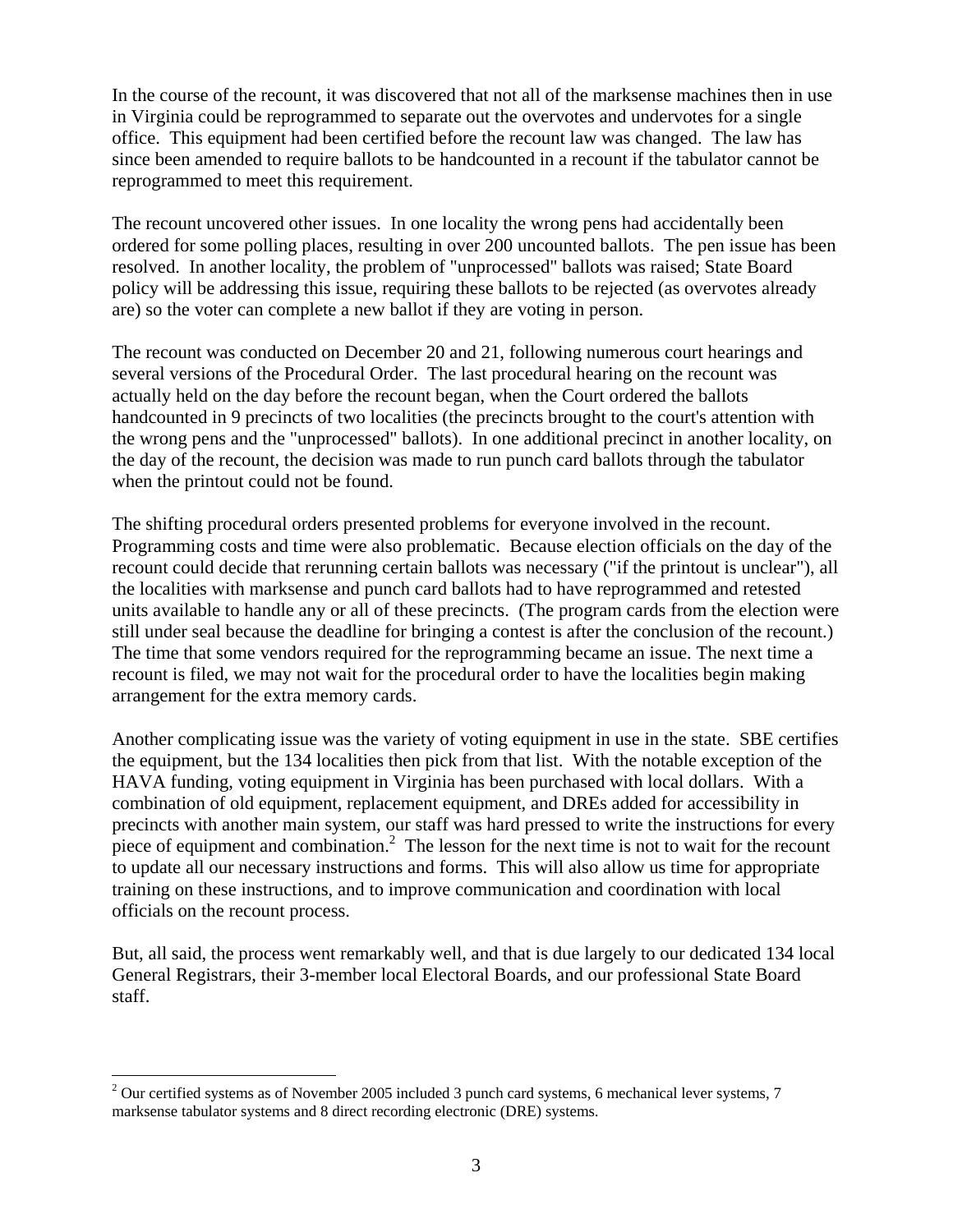The first day of the recount was conducted entirely in the localities, beginning at 9:00 AM. In each locality, two members of the Electoral Board (one Democrat and one Republican) served as the local Recount Coordinators. Recount Officials had been selected by parties to the recount from among the election officials who worked at the November election. The two campaigns could also send a designated observer for each recount team. Since this was a court proceeding, the local Clerk of Court oversaw the operations and handled communications with the Clerk and the Court in Richmond.

Except for the 10 precincts (discussed above) that had to be hand counted or rerun, the process was straight-forward. Sealed envelopes for the other 2,572 precincts (including central absentee precincts) were opened, printouts from election night were examined, ballots that had been handcounted originally were handcounted again, and the results were written on forms for transmittal to Richmond. If the two recount officials did not agree on how a ballot should be counted, it was set aside with a note from the officials about why they disagreed. As each locality finished, the State Police were notified to pick up the sealed results and these challenged ballots and deliver them to their regional headquarters. When all the localities in the region were in, another State Police Officer took them on the next leg. Although the furthest part of the state is a 6 1/2 hour drive from Richmond, all the documents were locked in the Clerk's Office at the Richmond Courthouse by midnight.

The next day, the Richmond phase of the recount began at 8:00 AM. At each of six tables, the SBE staff member opened the envelope and read the results to a contracted accountant while observers from both campaigns watched. When any question arose, attorneys from both sides would come over. The finished tally sheets were sent to the compilation table (similarly staffed), and a staff member took the finished envelope and brought over the next locality. Most of the issues were resolved quickly, but those that couldn't be were sent to a separate room where eventually three teams of SBE staff and attorneys from both sides, overseen by the Clerk's staff and State Board members or senior staff, discussed and resolved the most difficult cases.

Overall, the mistakes we identified in the process were human mistakes -- numbers transposed or entered in the wrong boxes, one valid absentee ballot sealed and sent to the Clerk's office by weary officials on election night before it was counted, instructions that were not followed properly, etc.. These are issues we'll be addressing in our annual training for registrars and electoral board members, and expect them to address when they train their officers of election.

One Electoral Board Secretary realized shortly after their recount that they had used the wrong form for the recount results; everyone was called back in, 100% showed, and the correct form was completed and sent to Richmond. Another locality later claimed not to have received the orders, instructions or forms (all sent by e-mail or put on the secure website), never called SBE or anyone else to ask, and then just sent all their pollbooks, ballots, etc. to Richmond. When the error was discovered on the second day of the recount, attorneys for both candidates reached agreement that they and SBE staff would do the recount for the locality with the materials provided (instead of requiring all the locality's recount officials to come to Richmond). The process took about two hours. (The State Board meeting in January, with that Registrar and his Electoral Board, took longer.)

The recount was concluded at about 9 PM on the second day. The outcome did not change. The original winner picked up a net gain of 37 votes (36 of them from the nine precincts that were